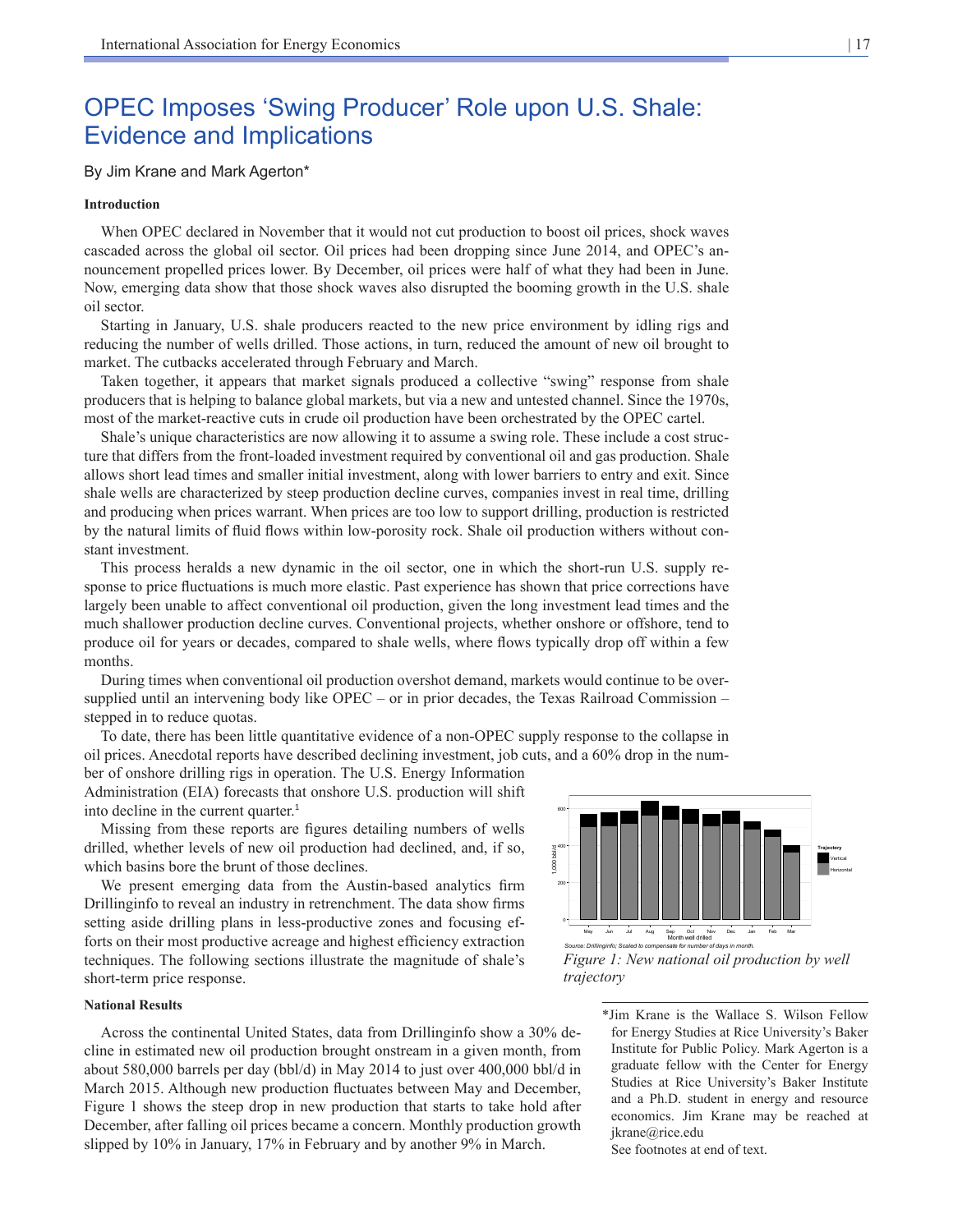It bears emphasizing that the slowdown in growth, where it applies, does not mean that overall U.S. oil production has decreased. It means that production growth is occurring at a decreasing rate.

New oil-directed well starts showed greater declines, dropping by 48%, from 1,851 in May 2014 to under 971 in March. Drilling dropped by the largest amount, 23%, in January, as oil prices reached new lows below \$50/bbl. As the new price environment held roughly constant, monthly drilling dropped again by 9% in February and 19% in March.

Nationwide, drilling cutbacks affected vertical wells more than the horizontal wells typically drilled in hydraulic fracturing in shale plays. Overall a total of 658 horizontal wells were drilled in March 2015, representing a 35% drop from May 2014. Just 313 vertical wells were drilled in March, down 63% from May.

#### **Play-by-Play**

Among major oil-rich shale plays, the reactions to OPEC's late November decision appeared first in the Permian Basin of West Texas and the Bakken formation in North Dakota. New production in January was down 8% from December in the Permian and 11% in the Bakken. (In the smaller Niobrara play in Colorado, new production in January was 17% below that of December.) By contrast, the falling price of oil did not appear to affect production in South Texas' Eagle Ford formation. There, new production rose by 9% in January over the previous month.

*Figure 2: New national oil production by play* 0 200 400 600 May Jun Jul Aug Sep Oct Nov Dec Jan Feb Mar Month well drilled **Play** Other Permian Basin Niobrara Eagle Ford Bakken *Source: Drillinginfo; Scaled to compensate for number of days in month.*

By March 2015, however, falling global oil prices had undermined activity in all three major oil shale plays – the Permian, Bakken and Eagle Ford – by nearly equal amounts. Each play saw predicted new production drop by 24% below levels in May 2014.

Other signs of a slowdown are evident in the falling rig count, as well as rising average well productivity. Data from Baker Hughes shows the number of land-based U.S. drilling rigs nearly halving from 1,594 in early May 2014 to 696 one year later.

At the same time, productivity of horizontal, oil-directed wells was up 11%, from an average of 456 bbl/d per well in May 2014 to 515 bbl/d in March 2015. Rising well productiv-

ity conforms to expectations that firms would shift away from low-producing wells in non-core areas and concentrate on drilling horizontal wells in their most productive acreage.

#### **Methodology**

The Drillinginfo index tracks new onshore wells that have been drilled across most of the lower 48 U.S. states since May 2014. The index predicts peak monthly production from each new well by averaging actual results from neighboring wells. The index thus provides a short-term indicator of drilling activity and probable output at precise locations.

It is worth emphasizing that the Drillinginfo production index estimates *maximum monthly new oil production* that is likely to flow from a given well drilled in a given month. This "new production" is a fraction of overall U.S. oil production. Thus, even if the index showed zero new production for March, production could still rise, as wells drilled earlier in the year came online. Given the recent spate of drilling of wells that have gone uncompleted, data for most recent months may actually overestimate production.

Our second data source, the standard Baker Hughes rig count, details the number of drilling rigs (oil and gas, horizontal and vertical) operating in each U.S. county in a given week. The rig count comprises the industry's main indicator of activity, despite offering no indication of number of wells drilled or expected production.

### **Permian Basin**

Among the major U.S. oil formations, the earliest fall-off in drilling appears to have occurred in the Permian Basin. After a strong October, a steep 65% reduction in vertical drilling took place, from 364 oil wells drilled in October to 129 in March 2015. Many of these vertical wells are in the eastern Permian's Midland Basin where production involves enhanced oil recovery using vertical "infill" wells in mature fields. Infill drilling, like that of shale, allows producers to cut activity when prices dictate.

Horizontal drilling in the Permian remained relatively constant until January, when it, too, began to decline. By March 2015, horizontal drilling was down by 32% from its peak in December 2014.

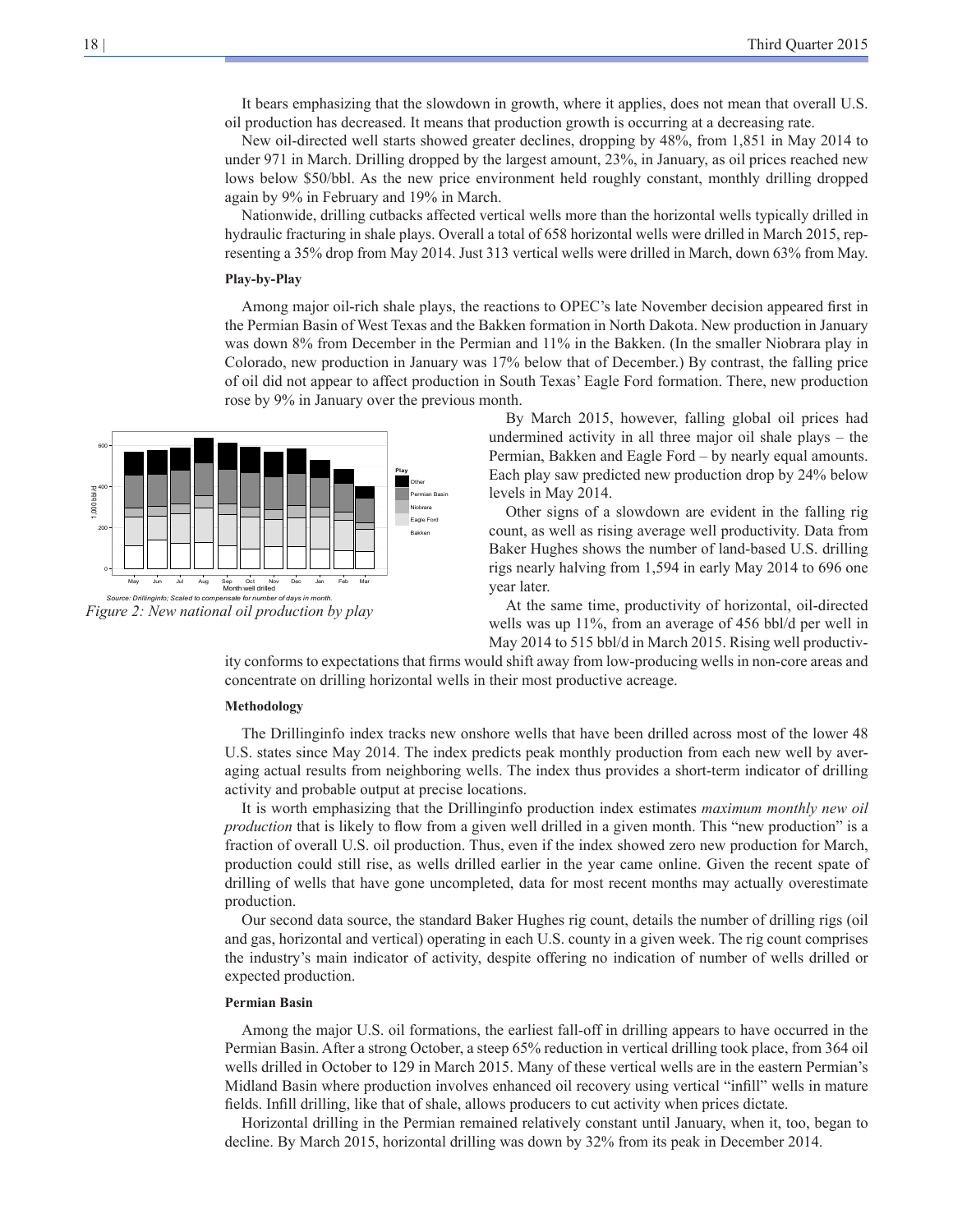As mentioned, production in the Permian was an early casualty of the OPEC decision, down 24% overall between May 2014 and March. However, estimates of new production from vertical wells dropped by a much larger 54%, with horizontally drilled wells down by just 17% over the same period.

#### **Eagle Ford Formation**

The Eagle Ford shale of South Texas was initially advantaged by proximity to transport infrastructure and Gulf Coast refineries. Drillinginfo data show that predicted new oil production actually increased in December and January, when other regions were beginning to pare back. However, as low prices persisted, drilling and new production fell dramatically. From February to March, drilling in the Eagle Ford dropped by 33%, from 250 wells to 167 wells. New oil production dropped by 28%.

## **The Bakken Formation**

The story in North Dakota's Bakken Formation also reveals a steady downward trend. Measured from last June, when Bakken drilling and new production reached a recent peak, March saw 45% fewer wells spudded and a nearly 40% reduction in new oil. The fall-off between January and February was particularly steep.

The North Dakota Department of Mineral Resources' mid-April report supports these findings, describing an atmosphere of continuing decreases in rig numbers and well completions. Due to the high cost of shipping oil to market from North Dakota, crude prices at the wellhead hovered near \$30/bbl, at a time when West Texas Intermediate was selling above \$55 in Cushing, Okla. The rig count  $\frac{8}{2}$ dropped nearly 60% in less than four months between January and April. "Oil price is by far the biggest driver behind the slowdown," the report states. "Operators report postponing completion work to avoid high initial oil production at very low prices …"<sup>2</sup>

## **Other Areas of Onshore Oil Production**

Decreases in oil production and drilling frequency are also in evidence in some smaller and lesser-known tight oil

plays, as well as areas that lie outside the geographical boundaries of the major shale formations. Four areas in particular underwent sharp declines in both new wells drilled and new oil production, Drill-

inginfo data show. Those were the Eaglebine formation in East Texas, the Mississippian Lime formation in Kansas and Oklahoma, the Granite Wash in Oklahoma and Texas, and areas denoted on Figure 6 by "other," which include locations outside of defined formations. Breakeven costs in these areas tend to be higher than those in major plays. Combined, these four areas saw new oil production drop by 24% between May 2014 and March 2015, with a pronounced 56% drop from 120,000 bbl/d in December to just under 53,000 bbl/d in March.

Slipping new production coincides with a declining well count. The number of oil-directed wells drilled in these four areas shrank from 641 in May to 248 in March.

## **Discussion**

Beyond the statistics above, there are solid economic and geologic reasons why North American light tight oil (LTO) is well suited to become a global source of "swing supply," as well as strong rationale

*Source: Drillinginfo; Scaled to compensate for number of days in month. Figure 3: New oil production from Permian basin by well trajectory*



*Source: Drillinginfo; Scaled to compensate for number of days in month.*

*Figure 4: New oil production from Eagle Ford Shale*



*Figure 5: New oil production in Bakken Formation by county*